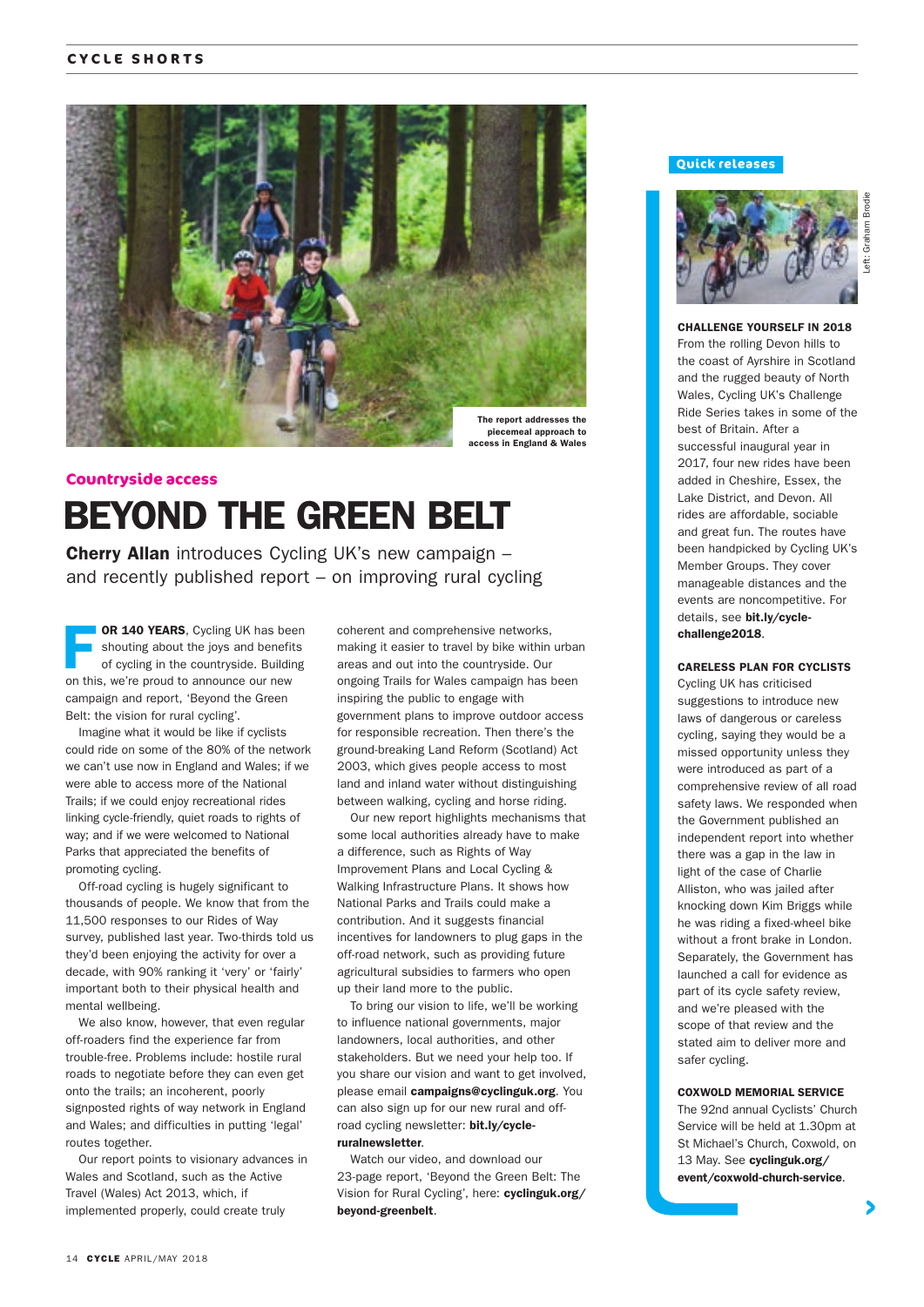## **CYCLE SHORTS**



# BATTLING THE A63 BAN **Cyclists' rights**

Highways England is seeking to ban cyclists from an A-road in Humberside. Duncan Dollimore explains why Cycling UK is fighting it

I N LATE JANUARY, without consulting cycling organisations, Highways England quietly applied for a traffic regulation order (TRO) on the A63 in Humberside. If you'd pulled your car over, or stopped while cycling down the slip road, you could have read the A4-size obligatory notice fixed to the sign, but otherwise you'd have been hard pushed to discover that the Government-owned company tasked with responsibility for operating England's major A-roads planned to ban cyclists from a 15-mile stretch of the A63, east of the North Cave junction.

The catalyst for the proposed TRO was probably a degree of annoyance and frustration about the number of time trials on the A63, but this isn't a ban on racing or other organised events: it's a complete ban on cycling, not just along the A63 but across many of the junctions. A vicar who lives just south of the A63, whose church lies just to the north, would be unable to cycle from home to work because the TRO also covers the slip roads on and off the A63, which he would ride on to access the bridge across the road.

So why is Highways England seeking this order? According to the TRO notice, it's because cyclists can't keep up with the

motor traffic, though they're not banning tractors or horse-drawn vehicles. Of course, if that logic is followed, cyclists could be banned from most A-roads and many B-roads. That's why opposing this order is so important, because banning cyclists from roads for being too slow would set an extremely dangerous precedent.

Highways England's notice is misleading. It states that Hull City Council supports the proposal, when in fact a freedom of information request revealed the Council wasn't consulted. The casualty figures referred to are absolute numbers, with no rate-based analysis or comparison to motor vehicle casualty rates, or indeed with other roads. The proposed TRO is in breach of Highways England's own cycling strategy and guidelines. Oh, and the company won't answer questions about where it got its traffic-count data from, whom it's consulted, or what its alternative proposals for cyclists are.

Highways England hasn't made it easy for people to object, as it wouldn't accept email objections. So we set up an online tool for people to email their objections to us. And on 13 March, we delivered over 9,500 written objections to Highways England's offices in Leeds – by bike, of course.

# Wikimedia commons Left: Leew (Wikimedia commons)

**Quick releases**



#### ENJOY YOUR TRIPSTER

Sarah Millest from Derby is the winner of our adventure bike prize draw. Sarah was one of 5,600 people who entered the draw to win a Kinesis Tripster AT, courtesy of Upgrade Bikes, after taking part in our survey of members and supporters. You can find out more about this versatile bike next issue, as we're getting one for review.

 Details of the survey can be found on pages 12-13.

#### FILL THAT HOLE (AGAIN)

Since we launched Fill That Hole in 2007, our pothole reporting web tool and app has been very popular. Unfortunately, late last year after an update to Apple iOS, the iPhone version of the app began to crash when potholes were reported. We're pleased to announce that, thanks to the hard work of our volunteer developers, the app is back up and running.

#### CYCLISTS GO FORTH

The Forth Road Bridge in Scotland has been reopened – for cyclists, pedestrians, buses, and taxis only. The Queensferry Crossing alongside now carries the rest of the traffic (i.e. cars and HGVs) and is due to become a motorway. Staff and supporters of Cycling UK in Scotland attended the opening event. Cycling UK's Claire Connachan said: 'With the bridge now closed to almost all motor vehicles, cycling over it is much more enjoyable. With no fumes, vibration or noise to contend with, could the route over the Forth Estuary now be one of the most impressive in Scotland?'